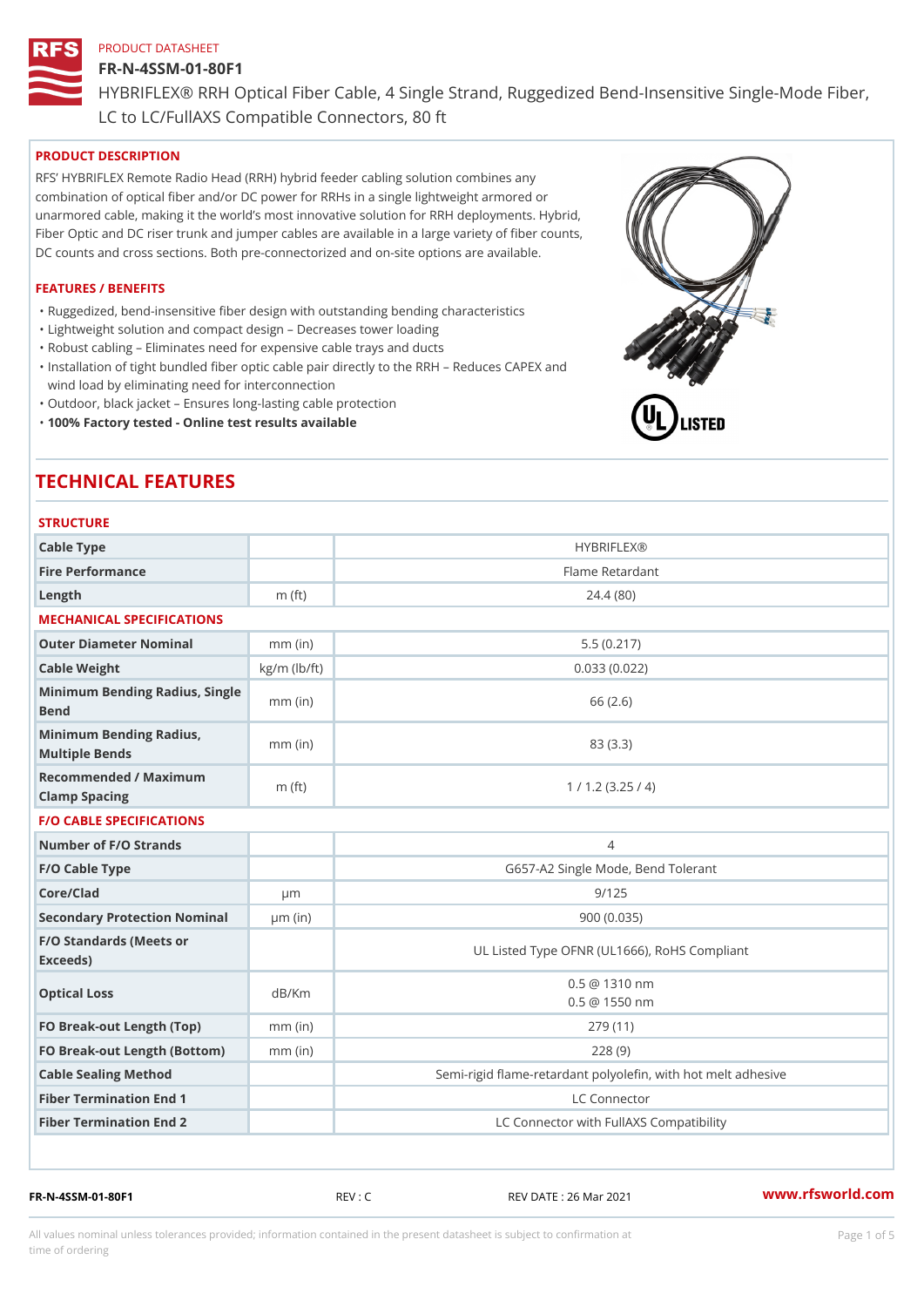# FR-N-4SSM-01-80F1

HYBRIFLEX® RRH Optical Fiber Cable, 4 Single Strand, Ruggedized Be LC to LC/FullAXS Compatible Connectors, 80 ft

| CABLE JACKET                                    |                             |                                             |  |  |  |  |
|-------------------------------------------------|-----------------------------|---------------------------------------------|--|--|--|--|
| UV-Protection Individual and<br>External Jacket |                             | Yes                                         |  |  |  |  |
| Jacket Material                                 |                             | Flame Retardant, Indoor/Outdoor, PVC, Black |  |  |  |  |
| TESTING AND ENVIRONMENTAL                       |                             |                                             |  |  |  |  |
| Storage Temperature                             | $^{\circ}$ C ( $^{\circ}$ F | $-40$ to $70$ ( $-40$ to $158$ )            |  |  |  |  |
| Operation Temperature                           | $^{\circ}$ C ( $^{\circ}$ F | $-40$ to 65 ( $-40$ to 149)                 |  |  |  |  |
| Installation Temperature                        | $^{\circ}$ C ( $^{\circ}$ F | $-20$ to 65 ( $-4$ to 149)                  |  |  |  |  |
| Jacket Specifications                           |                             | UL 1666                                     |  |  |  |  |

# EXTERNAL DOCUMENT LINKS

NOTES

Installation Guidelwinessad QuickShip 2.0 Program [Informa](http://www.rfsworld.com/images/hybriflex/quickship_program_2.pdf)tion: On-line Factory Te[s](https://www.rfsworld.com/pictures/userfiles/programs/AAST Latest Version.zip)teResults:

FR-N-4SSM-01-80F1 REV : C REV DATE : 26 Mar 2021 [www.](https://www.rfsworld.com)rfsworld.com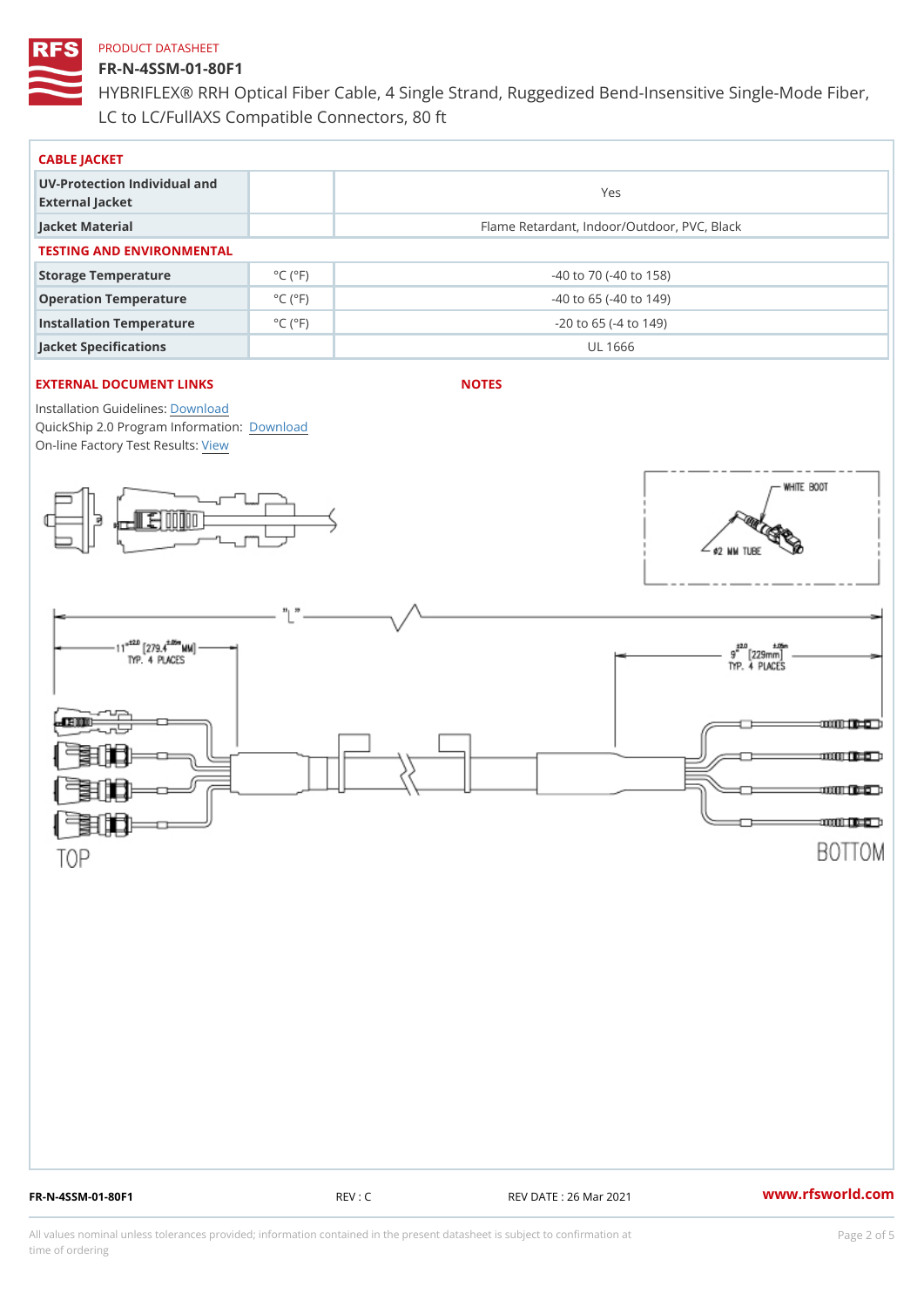# FR-N-4SSM-01-80F1

 FR-N-1SM-01-70F1 FR-N-1SM-01-80F1 FR-N-1SM-01-90F1 FR-N-1SM-01-100F1

HYBRIFLEX® RRH Optical Fiber Cable, 4 Single Strand, Ruggedized Be LC to LC/FullAXS Compatible Connectors, 80 ft

> FR-N-2SM-01-70F1 FR-N-2SM-01-80F1 FR-N-2SM-01-90F1 FR-N-2SM-01-100F1

|               |                                |               | ADDITIONAL ASSEMBLIES - 1 PAIR SM FIBERDDITIONAL ASSEMBLIES - 2 PAIR SM FIBER |
|---------------|--------------------------------|---------------|-------------------------------------------------------------------------------|
| $L$ ength, ft | Model Number                   | $L$ ength, ft | Model Number                                                                  |
| 10            | $FR - N - 1$ S M - 01 - 10 F 1 | 10            | FR-N-2SM-01-10F1                                                              |
| 20            | $FR - N - 1$ S M - 01 - 20 F 1 | 20            | $FR - N - 2 SM - 01 - 20 F1$                                                  |
| 30            | $FR - N - 1$ S M - 01 - 30 F 1 | 30            | $FR - N - 2 SM - 01 - 30 F1$                                                  |
| 40            | $FR - N - 1 SM - 01 - 40 F1$   | 40            | $FR - N - 2 SM - 01 - 40 F1$                                                  |
| 50            | $FR - N - 1$ S M - 01 - 50 F 1 | 50            | FR-N-2SM-01-50F1                                                              |
| 60            | $FR - N - 1$ S M - 01 - 60 F 1 | 60            | $FR - N - 2 SM - 01 - 60 F1$                                                  |

FR-N-4SSM-01-80F1 REV : C REV DATE : 26 Mar 2021 [www.](https://www.rfsworld.com)rfsworld.com

All values nominal unless tolerances provided; information contained in the present datasheet is subject to Pcapgeling that i time of ordering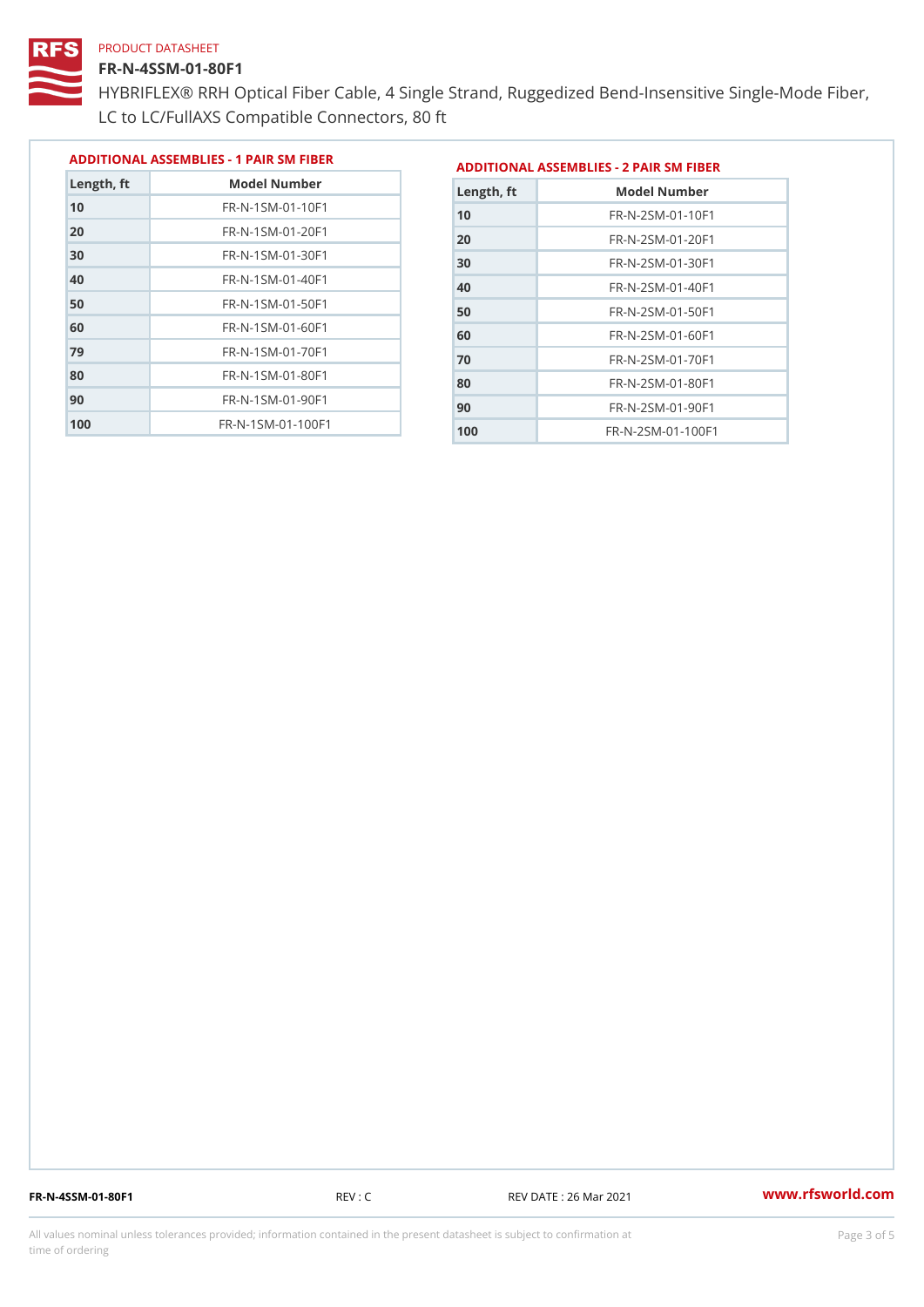### FR-N-4SSM-01-80F1

HYBRIFLEX® RRH Optical Fiber Cable, 4 Single Strand, Ruggedized Be LC to LC/FullAXS Compatible Connectors, 80 ft

ADDITIONAL ASSEMBLIES - 3 PAIR SM FIBERED DITIONAL ASSEMBLIES - 4 PAIR SM FIBER

| Length, ft | Model Number                   |
|------------|--------------------------------|
| 10         | $FR - N - 3 S M - 01 - 10 F1$  |
| 20         | FR-N-3SM-01-20F1               |
| 30         | FR-N-3SM-01-30F1               |
| 40         | $FR - N - 3 S M - 01 - 40 F1$  |
| 50         | FR-N-3SM-01-50F1               |
| 60         | $FR - N - 3 S M - 01 - 60 F1$  |
| 79         | $FR - N - 3 S M - 01 - 70 F1$  |
| 80         | $FR - N - 3 S M - 01 - 80 F1$  |
| 90         | FR-N-3SM-01-90F1               |
| 100        | $FR - N - 3 S M - 01 - 100 F1$ |

| Length, ft | Model Number                   |
|------------|--------------------------------|
| 10         | FR-N-4SM-01-10F1               |
| 20         | $FR - N - 4 SM - 01 - 20 F1$   |
| 30         | $FR - N - 4 S M - 01 - 30 F1$  |
| 40         | FR-N-4SM-01-40F1               |
| 50         | $FR - N - 4 SM - 01 - 50 F1$   |
| 60         | $FR - N - 4 SM - 01 - 60 F1$   |
| 70         | $FR - N - 4 SM - 01 - 70 F1$   |
| 80         | $FR - N - 4 SM - 01 - 80 F1$   |
| 90         | $FR - N - 4 SM - 01 - 90 F1$   |
| 100        | $FR - N - 4 S M - 01 - 100 F1$ |

#### ADDITIONAL ASSEMBLIES - 1 STRAND SM FABSDRTIONAL ASSEMBLIES - 2 STRAND SM FIBER

|     |                                   | Length, ft | Model Number                      |
|-----|-----------------------------------|------------|-----------------------------------|
| 10  | FR-N-1SSM-01-10F1                 | 10         | FR-N-2SSM-01-10F1                 |
| 20  | FR-N-1SSM-01-20F1                 | 20         | $FR - N - 2SSM - 01 - 20F1$       |
| 30  | FR-N-1SSM-01-30F1                 | 30         | FR-N-2SSM-01-30F1                 |
| 40  | $FR - N - 1$ S S M - 01 - 40 F 1  | 40         | $FR - N - 2SSM - 01 - 40F1$       |
| 50  | FR-N-1SSM-01-50F1                 | 50         | FR-N-2SSM-01-50F1                 |
| 60  | $FR - N - 1$ S S M - 01 - 60 F 1  | 60         | FR-N-2SSM-01-60F1                 |
| 70  | FR-N-1SSM-01-70F1                 | 70         | FR-N-2SSM-01-70F1                 |
| 80  | FR-N-1SSM-01-80F1                 | 80         | FR-N-2SSM-01-80F1                 |
| 90  | $FR - N - 1$ S S M - 01 - 90 F 1  | 90         | FR-N-2SSM-01-90F1                 |
| 100 | $FR - N - 1$ S S M - 01 - 100 F 1 | 100        | $FR - N - 2$ S S M - 01 - 100 F 1 |

#### ADDITIONAL ASSEMBLIES - 3 STRAND SM

| <i>I</i> FABDRTIONAL ASSEMBLIE |
|--------------------------------|
|--------------------------------|

# MBLIES - 4 STRAND SM FIBER

| Length, ft | Model Number                    |
|------------|---------------------------------|
| 10         | FR-N-3SSM-01-10F1               |
| 20         | FR-N-3SSM-01-20F1               |
| 30         | FR-N-3SSM-01-30F1               |
| 40         | FR-N-3SSM-01-40F1               |
| 50         | $FR - N - 3 S S M - 01 - 50 F1$ |
| 60         | $FR - N - 3 S S M - 01 - 60 F1$ |
| 70         | FR-N-3SSM-01-70F1               |
| 80         | FR-N-3SSM-01-80F1               |
| 90         | FR-N-3SSM-01-90F1               |
| 100        | FR-N-3SSM-01-100F1              |

| Length, ft | Model Number                     |
|------------|----------------------------------|
| 10         | $FR - N - 4$ S S M - 01 - 10 F 1 |
| 20         | $FR - N - 4 S S M - 01 - 20 F1$  |
| 30         | $FR - N - 4 S S M - 01 - 30 F1$  |
| 40         | $FR - N - 4 S S M - 01 - 40 F1$  |
| 50         | FR-N-4SSM-01-50F1                |
| 60         | FR-N-4SSM-01-60F1                |
| 70         | $FR - N - 4$ S S M - 01 - 70 F 1 |
| 80         | FR-N-4SSM-01-80F1                |
| 90         | $FR - N - 4 S S M - 01 - 90 F1$  |
| 100        | FR-N-4SSM-01-100F1               |

FR-N-4SSM-01-80F1 REV : C REV DATE : 26 Mar 2021 [www.](https://www.rfsworld.com)rfsworld.com

All values nominal unless tolerances provided; information contained in the present datasheet is subject to Pcapgnéig4m ssti time of ordering